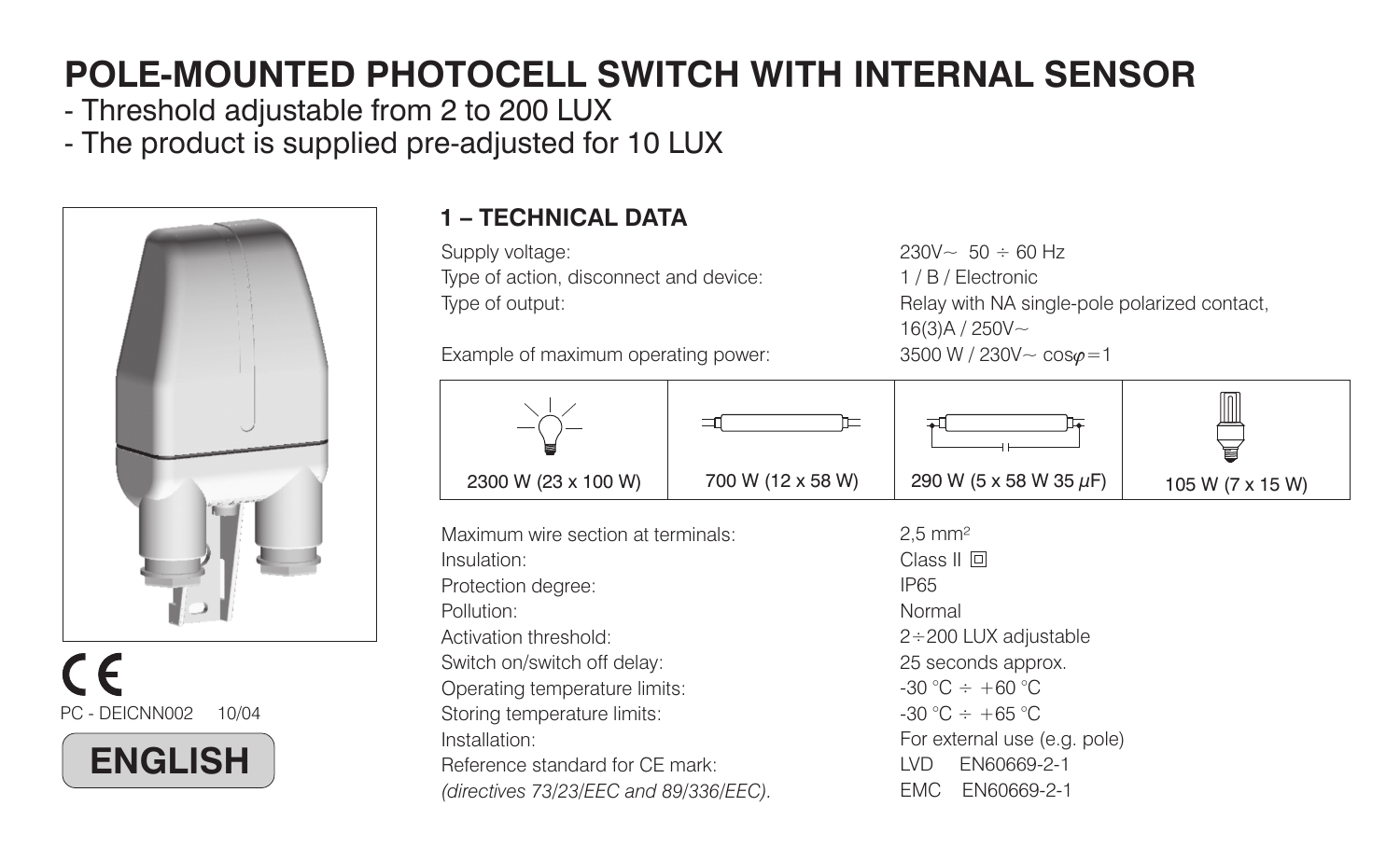

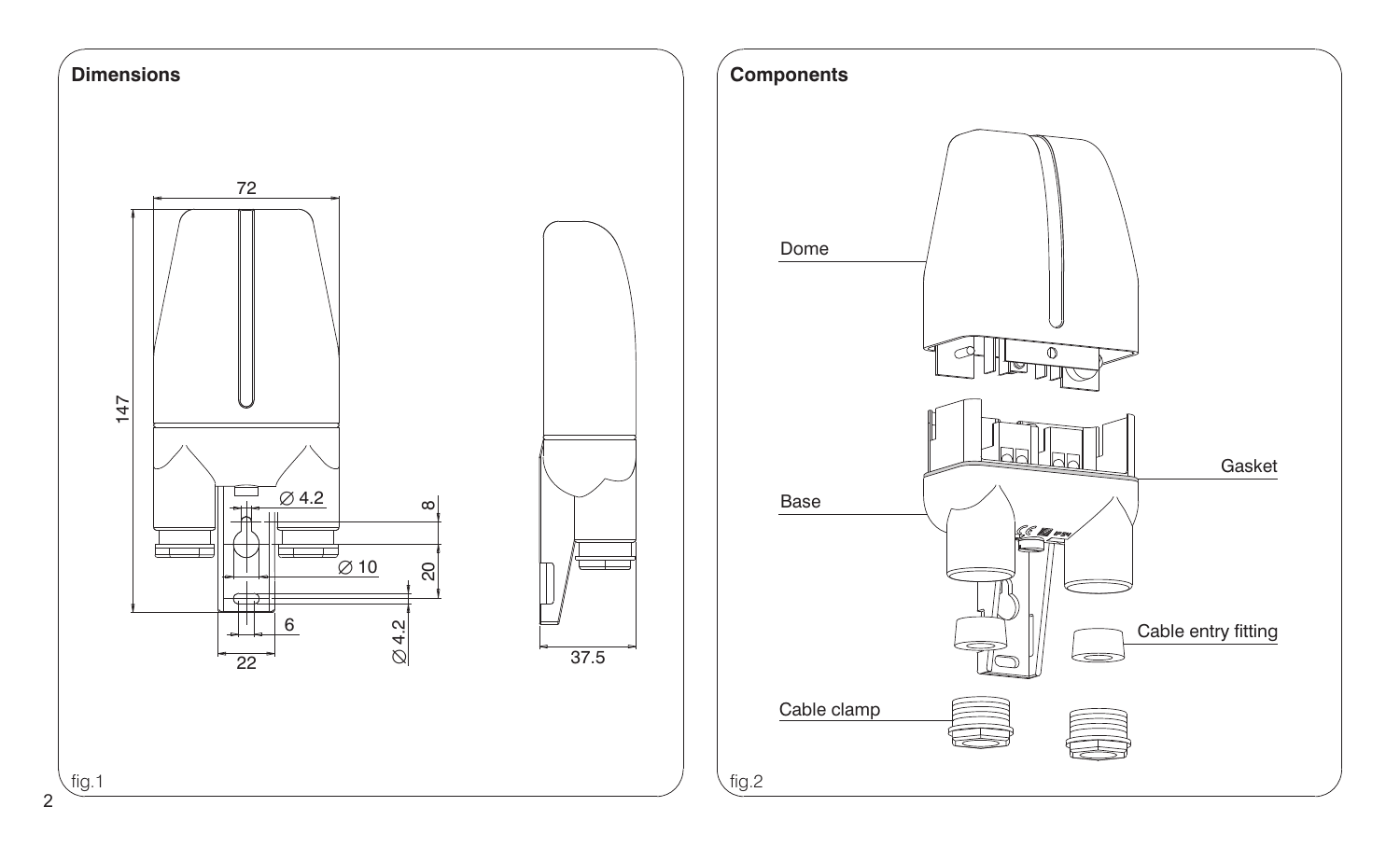# **2 - INSTALLATION**

**Important:** installation and electrical connections of devices and appliances must be carried out by skilled persons and in compliance with current regulations.

The manufacturer declines any liability in connection with the use of products subject to special environmental and/or installation standards.

#### **Note for installer**

Ensure in advance that all cables (especially power) are properly routed and ducted in accordance with installation standards.

#### **Installation of switch**

device intended for external installation (e.g. pole)

remove the dome

fix the base of the device with screws or clips, utilising the holes provided in the bracket

disconnect the mains supply

slip the cable clamp nuts over the cables (maximum external diameter of cable 11mm)

pierce the web of the rubber grommets and slip the grommets over the cables (fig. 3)

insert the ends of the cables into the base and make the electricalconnections

connect the 230V power supply conductors to the terminals:

 $L =$  live,  $N =$  neutral

connect the lamp as indicated in fig.4 (options "A" or "B")

locate the rubber grommets of the cable entry fittings in their seats tighten the cable clamp nuts to ensure a hermetic seal

**Important:** in cases where a single cable is routed to the switch, the cable entry not utilised must be sealed by

inserting the rubber grommet (unpierced) tightening the cable clamp nut.



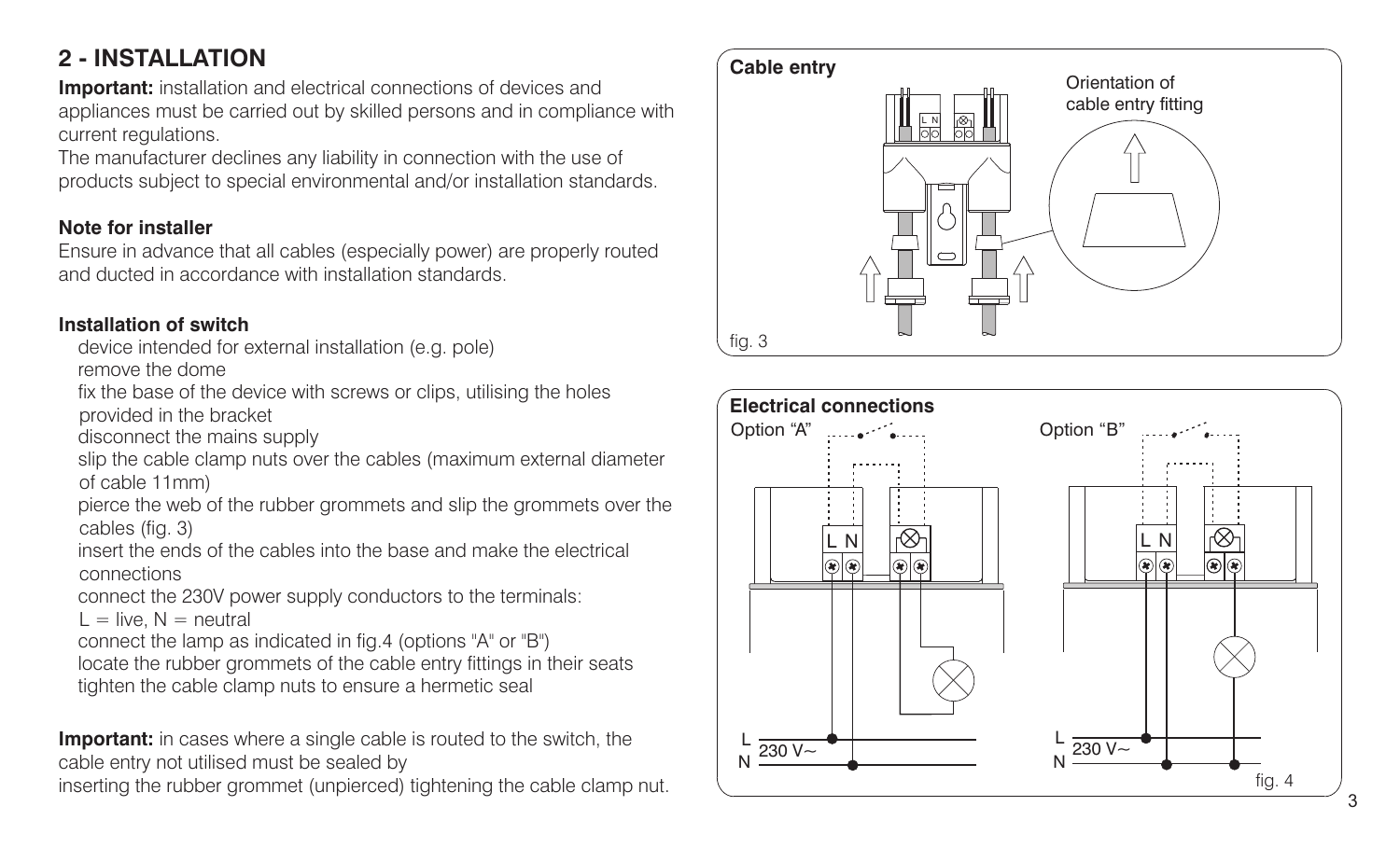## **3 – FITTING THE DOME**

check the correct positioning of the gasket on the base position the dome (fig. 5) and press down until the captive screw is engaged; the adjustment trimmer and the threshold trip indicator LED should be visible (fig. 6), and the faston clips of the circuitry should be in contact with the terminals on the base.

## **4 - SETTING**

switch on the power supply

make the threshold adjustment (from 2 to 200 LUX) by turning the trimmer (fig.6); the LED will light up to indicate correct operation of the sensor.

#### **N.B. The device is factory set to 10 Lux**

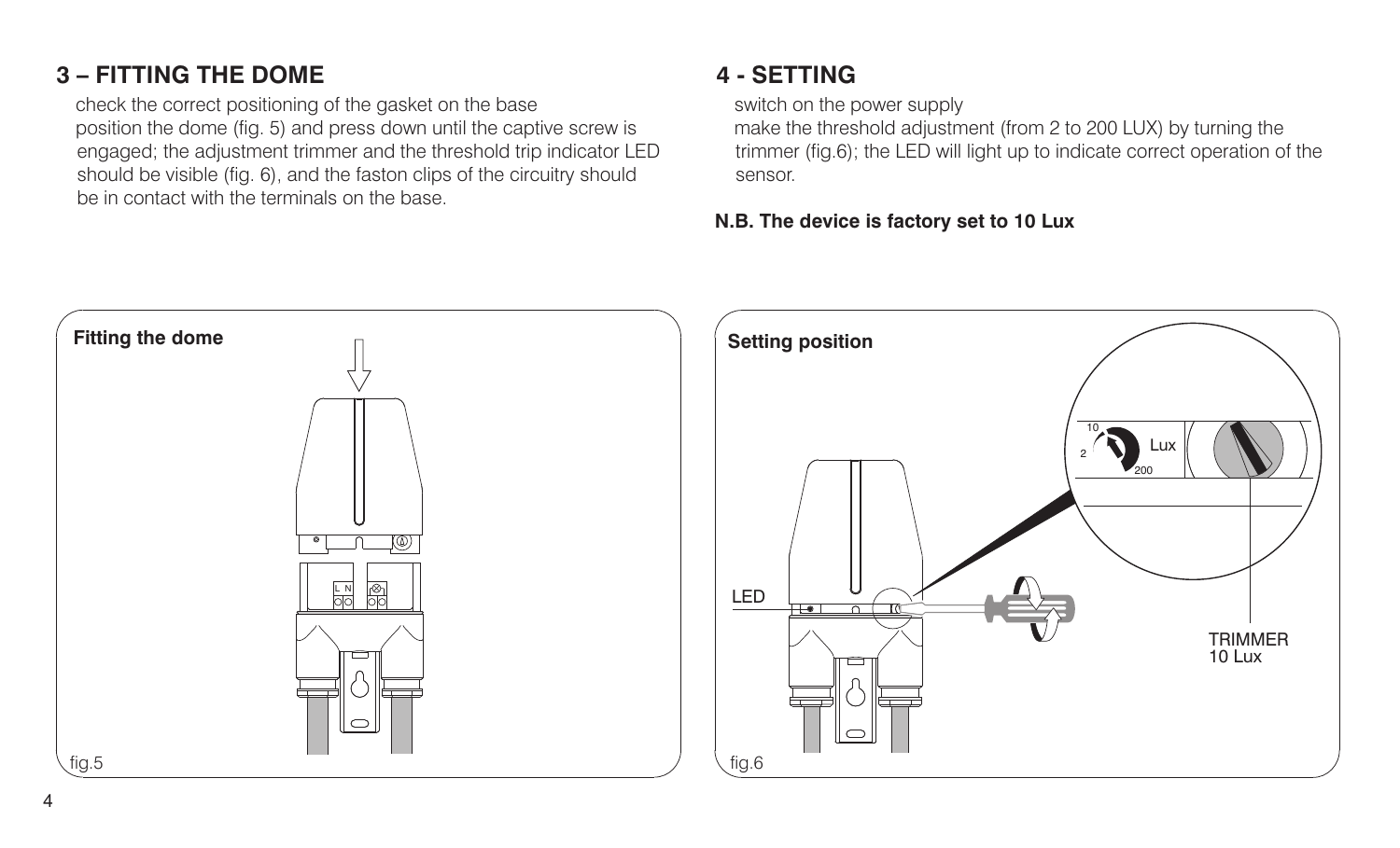# **5 – CLOSING THE DEVICE**

Secure the dome by tightening the captive screw inserted through the bottom of the base. Tighten the screw until the dome presses on the gasket sufficiently to ensure a hermetic seal (fig. 7).

**WARNING:** in the case of particularly reactive loads (e.g. fluorescent or HID or electronic lamps, etc.) or with a  $\cos\varphi$  value lower than those indicated in the technical data, the relay could suffer damage. It is advisable in such instances to use a suitably rated external relay or solenoid switch.

fig.7 **Closing the device**



**WARNING:** according to Italian safety standards governing electrical systems and equipment (CEI 64-8), electrical connections must be made only after isolating the 230V~ power line.